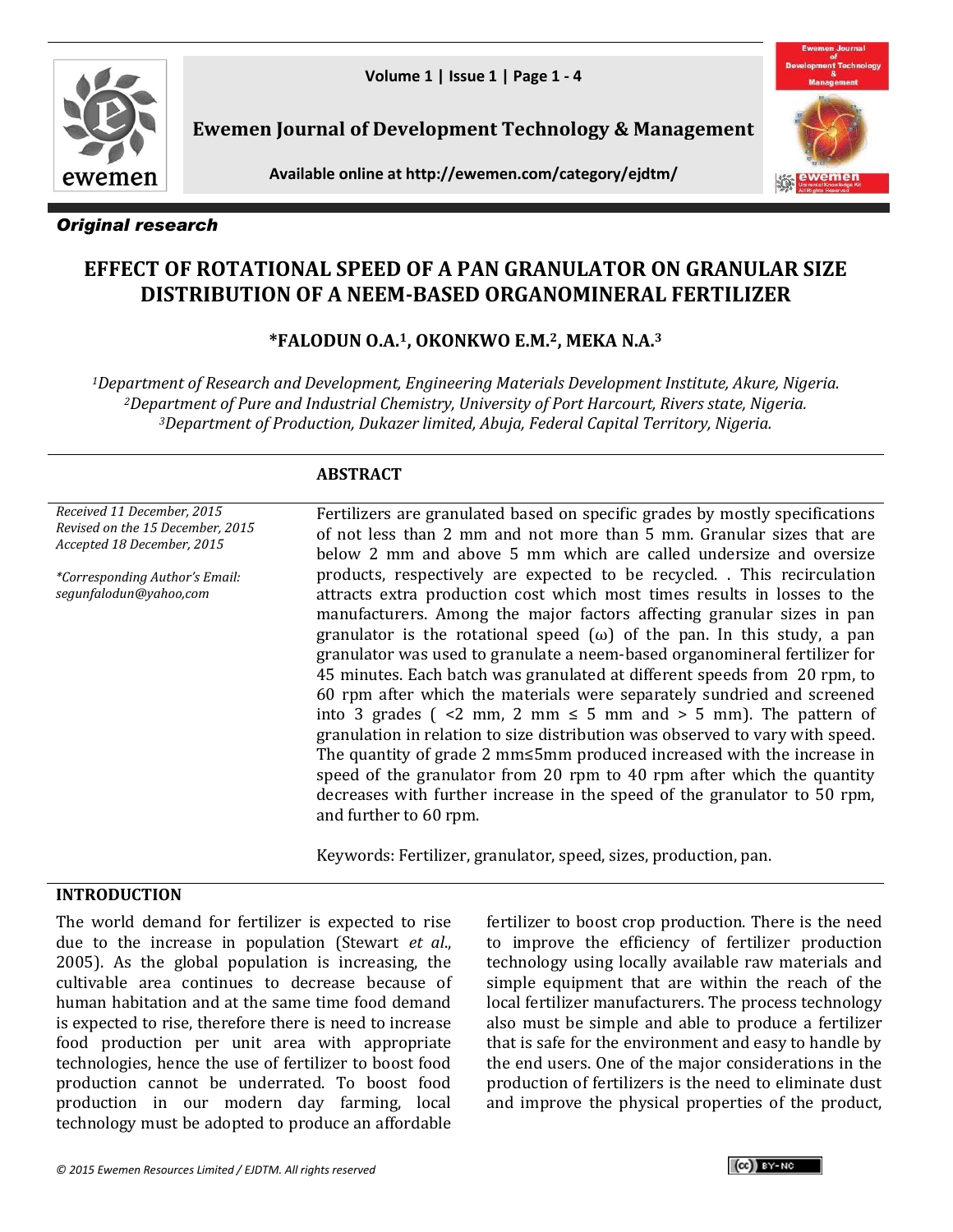hence granulation is an important process towards achieving this.

Granulation as a process of improving flowability and appearance of fertilizers is one of the major processes involved in fertilizer production which transforms fine powders into granules in order to improve the characteristics of materials used as fertilizers and as a means of protecting the end users from hazards such as dust. Granulation process can be described as the aggregation of mostly small particles into larger assemblies which is conducted in the presence of moistening liquid (Biskupski and Picher, 2008), it involves the production of solid particles with a certain size or shape from a fine material. During this process the particles binds together with any other material, or the bonding forces are transmitted by the material bridges formed with a binder (Gluba and Obraniak 2009; Gluba *et al.*, 2005; Heim *et al.*, 1991). Dissolution rate, bulk density, reduction in caking formation and strength of granules is also improved. It improves handling of powder which is difficult to handle due to their cohesiveness and low flowability (Lister and Ennis, 2004). Granulation therefore is a size enlargement process in which small particles are agglomerated together by spraying a liquid binder on to a dry powder bed (Roy *et al.*, 2009). Agglomerates are formed by the aggregation of particulate solids that are held together by short-range physical or chemical forces acting among particles, by chemical or physical modification of the particles triggered by specific process conditions or by substances that act as binders by adhering physically or chemically to form material bridges among particles (Pietsch, 2003).

During granulation in a pan granulator, size distribution of granules is affected by so many factors, among which is the speed of rotation of the pan (Walker *et al.*, 2000). This study was therefore carried out to evaluate the effect of rotational speed on the size distribution of granules formed in a pan granulator while granulating a neem-based organomineral fertilizer.

#### **MATERIALS AND METHODS**

#### **Materials**

The powder used in the production of the granules is a neem-based organomineral fertilizer formulated and produced by Dukazer Ltd.

Production of granulated fertilizer

The production for each batch of the neem-based organomineral fertilizer was repeated two times. 150 kg of the powder fertilizer material was fed manually with hand-bowl into the pan granulator which was set to rotate for 45 minutes for each batch. For each batch a varying speed of 20 rpm, 30 rpm, 40 rpm, 50 rpm and 60 rpm was used. 15 litres of gum Arabic solution (500g of gum /10L of water) was sprayed continuously on the powdered material in the pan through a nozzle sprayer while the pan was rotating in an anticlockwise direction until the powder was well moistened and the granules began to form. The diameter of the pan used in this research work was 1000 mm and a depth of 500 mm. The setup is as shown in (Figure 1).



Figure 1: Schematic diagram of the granulating system: Pan (B) is connected to an electric motor with a variable gear (D) with shaft (C). Pan (B), Shaft (C) and gear electric motor (D) was supported by stand (A). A Solution of binder was pumped through pipe (G) with a surface pressure pump (I) from reservoir (F) and binding solution was sprayed on to the materials through nozzle (G) which was being regulated with valve (H).

The critical rotational speed within pan is the speed at which material can be just carried around the pan by centrifugal action. In terms of the Froude number describing the ratio of inertial to gravitational forces, the critical rotational speed can be defined as:

$$
\omega = \frac{(42.4)}{1} (\sqrt{D}) \tag{1}
$$

where  $\omega$  = critical rotational speed (rev/min) and D = diameter of the pan (metre).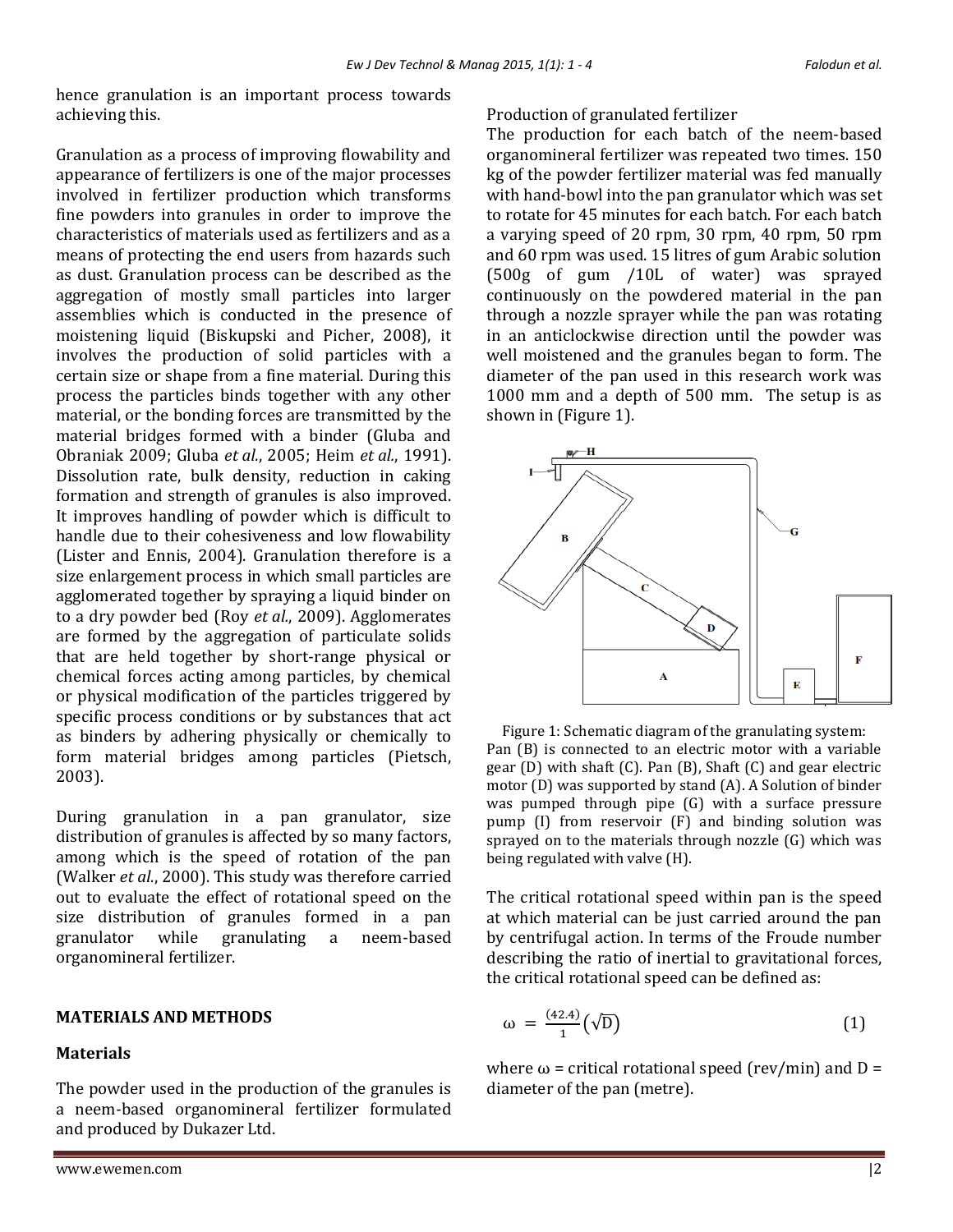After 45 minutes, the materials were collected and sundried. The sundried materials were screened to 3 grades (< 2 mm,  $2 \le 5$  mm and > 5 mm.) using 5 mm and 2 mm manual sieves. Each grade was thereafter weighed separately with a scale balance.

The efficiency of the process,  $\epsilon$ , is defined as the percentage of the product which meets the size requirement (Mangwandi *et al.*, 2012):

$$
\mathcal{E} = \left(\frac{\text{MNormal}}{\text{MTotal}}\right) 100\tag{2}
$$

#### **RESULTS AND DISCUSSION**

The result of granulation efficiency is depicted in Figure 2. As the speed increases from 20 rpm to 30 rpm, the quantity of granules within the range of 2mm-5mm also increases (fig. 2) until 40 rpm when the quantity of grade 2≤5 mm produced continues to decrease with further increases in rotational speed of the pan.

More of the < 2 mm granules were produced initially at 20 rpm but decreases at 30 rpm and further at 40 rpm, but increased at 50 rpm to 60 rpm. The larger quantity of <2mm produced at a lower speed and higher speed shows that material did not granulate much at a lower speed and at a much higher speed of 50 rpm and 60 rpm, the material stuck to the wall of the pan due to centrifugal forces which is in line with the work of Sherrington and Oliver (1981), on the effect of rotational speed of the drum on physical properties of granulated compost fertilizer.



Fig.2. Effect of rotational speed on size distribution of granules formed.

At a low rotation speed, the granulate slides about the bottom of the pan with little agitation of the granules, and with increasing pan speed the granule begins to roll, cascading occurs and the probability of agglomeration increases. It has been suggested that the optimum rotational speed is half the critical speed, where the critical speed is defined as the speed at which the dry material will be carried around the drum by centrifugal force (Walker, 2007).

#### **CONCLUSION**

In present study on the effect of pan rotational speed (*ω*) on production of normal grade (2≤5 mm) of neem-based organomineral fertilizer granules, the result indicated that when the rotational speed increased from 20 to 40 rev min-1, the percentage of the produced normal size (2≤5 mm) also increased, and further increases in the speed of rotation resulted in reduction of the percentage of normal granules produced. The optimal efficiency of the granulator was at 40 rev min-1. The findings in this study may be useful in determining the optimal operational condition for the production of granulated fertilizers using similar technology.

#### **ACKNOWLEDGEMENT**

We appreciate the kind gesture given unto us by the management Dukazer Limited for giving us an unrestricted access to the equipment in their factory during the course of this work.

#### **CONFLICT OF INTEREST**

No conflict of interest.

#### **REFERENCES**

- 1. Biskupski A and Picher W (2008). Granulation method used in domestic fertilizer factories and properties of the obtained products. *Chem* 9:398-408.
- 2. Gluba T and Obraniak A (2009). The kinetics of agglomeration of particulate material in the granulator harrow. *Chem Eng Equip* 4:46-47.
- 3. Gluba T, Obraniak A, Gawot-Mlynarczyk E and Blaszczyk M. (2005). Influence of the wetting parameters on the compressive strength of the granules, VII National Granulation Symposium 2005, Pulawy-Kazimierz Dolny.
- 4. Litster JD and Ennis BJ (2004). The Science and Engineering of Granulation Process. Kluwer Academic Publisher, Dordrech.
- 5. Mangwandi C, Albadarin AB, Al-Muhtaseb AH, Allen SJ and Walker GM (2012). Optimisation of high shear granulation of